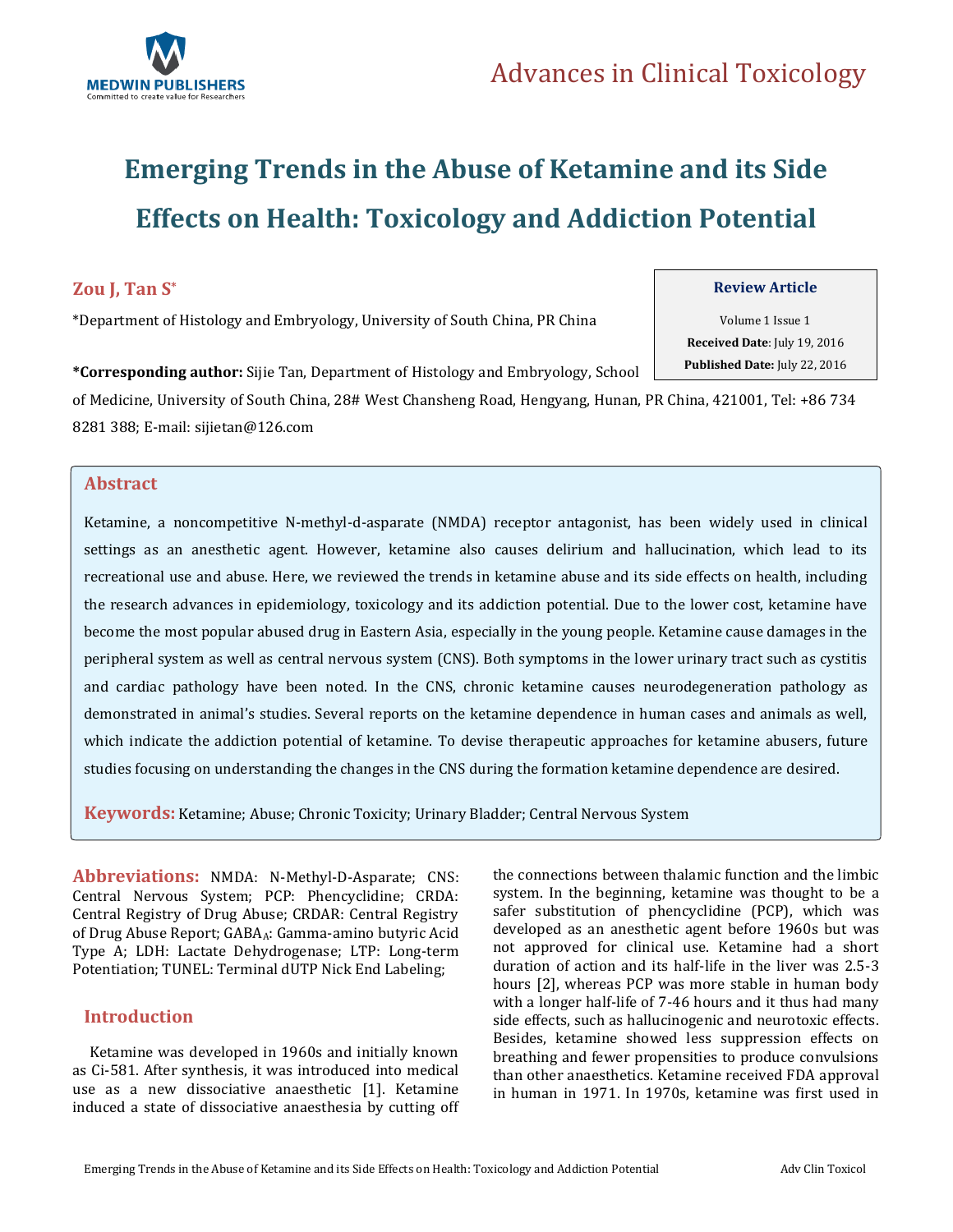soldiers in the Vietnam War and today it remains an alternative choice in pediatrics and veterinary medicine. In medical settings, ketamine was given through intravenous or intramuscular injection and the anaesthetic dosages of ketamine varied from 2 to 100mg/kg in different species. In mice, ketamine (80-100 mg/kg) and xylazine (15 mg/kg) was a common combination to induce anaesthesia [3]. In human, it was used in pediatric anesthesia, emergency medicine and local anaesthesia. The intravenous dose for anesthesia was 1 to 2 mg/kg whereas the intramuscular dose was 2 to 4 mg/kg. Anaesthesia started at 1 minute following ketamine injection and lasted for 5-10 minutes [4]. In emergency medicine such as burn patients, ketamine was regarded as the first choice for anesthesia and it was used intravenously at low dosage to relief from pain [5].

#### **Ketamine and abuse**

 Since 1970s, the side effects of ketamine had been increasingly recognized [6-8]. Psychologically, acute use of ketamine caused hallucination, symptoms of psychosis, delusion, agitation, confusion, and memory impairment [9]. Besides, many side effects, such as nausea and vomiting, bizarre dreams, were reported. These side effects have been documented in a dose-dependent fashion and some of them persisted for several days after administration. For example, recurrent of hallucinations appeared even 5 days after ketamine anaesthesia in a young boy [10]. After low doses of use, abusers had a mild feeling of floating outside their body. Following heavy ketamine use, abusers experienced a near death feeling, which was also known as "K hole" and "out of body" experiences. These stimulating effects of ketamine made it a popular recreational drug and were repeatedly used in at night clubs, dance parties, and rave scenes by the young people. In these locations, ketamine was sold illicitly either as white powder, pills or liquid, which known as the names of "Special K", "Vitamin K" or "SuperK" [11]. Abusers took this drug by snorting (15-200 mg), orally (75-300 mg) or injected intramuscularly (25- 125 mg) [12].

 Since a few reports on non-medical use of ketamine in 1990s [13], abuse of ketamine has increased rapidly in many countries and areas, particularly in East and South-East Asia. Ketamine's growth in popularity was thought to be because of its low price. During 2007 to 2009, the average price of ketamine was about HK\$144 per pure gram in Hong Kong, which was cheaper than other drugs such as the main component of ecstasy methamphetamine. In Hong Kong, abuse of ketamine has

## Advances in Clinical Toxicology

been well documented by the Central Registry of Drug Abuse (CRDA) and the Central Registry of Drug Abuse Report (CRDAR) was released yearly. According to the CRDAR, the number of ketamine users in 2008 had doubled compared with that in 2004. Since 2008, ketamine has been the second-most popular abusive drug except heroin in Hong Kong. In 2011, it was reported that 31.5% of abused drugs was ketamine. In the newly reported drug abusers, ketamine accounted for about 60% in all reported drugs. Especially in the group of addicts aged under 21, ketamine dominated the abused drugs and accounted for more than 80% in all reported drugs [14]. In the United Kingdom, the recent data indicated that ketamine abusers increased from 85, 000 in 2006/07 to 113,000 in 2008/09. Around 4.0% of the population had used ketamine during their lifetime and ketamine abuse affected 1.7% of the population in 2009/10 [15]. Ketamine use related deaths were also reported in the UK and the number increased 10-folds from 1999 to 2008 [16]. In northern Italy, an investigation of 2015 subjects at musical events and raves found that 7% people had used ketamine [17]. In Canada, the prevalence of ketamine abuse was estimated as 2.2% in 2009. In Australia, 1% Australians at 14 years of age or older had used ketamine [18]. Ketamine abuse was also reported in Taiwan [19-20] and the United States [21].

### **Pharmacological effects of ketamine**

 After intravenous administration, most of ketamine accumulated in the central nervous system (CNS) through the systemic circulation with a 6.5:1 brain-to-plasma ratio in rats [22]. Although increasing data has demonstrated ketamine interacted with other neurotransmitter receptors, ketamine is mostly known for a noncompetitive antagonist of a glutamate receptor, the N-Methyl-D- aspartate (NMDA) receptor. As a derivate of PCP, ketamine showed similar pharmacological effects with its predecessor. It can uncompetitively block NMDA receptor through binding on its PCP site and closed the ion channel to inhibit NMDA receptor mediated calcium ion influx [23]. Following ketamine administration, blockade of NMDA receptor was found in the brain as well as the spinal cord [24]. Besides the glutamate receptor, ketamine was known to interact with opioid receptors *in vitro* and *in vivo* [25-26]. In human neuroblastoma SH-SY5Y cells, it was found that ketamine interacted with μ(2) opioid receptors at clinically relevant concentration but no direct agonist activity on this receptor was observed [27]. Recent study showed that ketamine enhanced effects of opioid induced ERK1/2 signaling pathways and increased the effectiveness as well as the

Tan S, et al. Emerging Trends in the Abuse of Ketamine and its Side Effects on Health: Toxicology and Addiction Potential. Adv Clin Toxicol 2016, 1(1): 000105.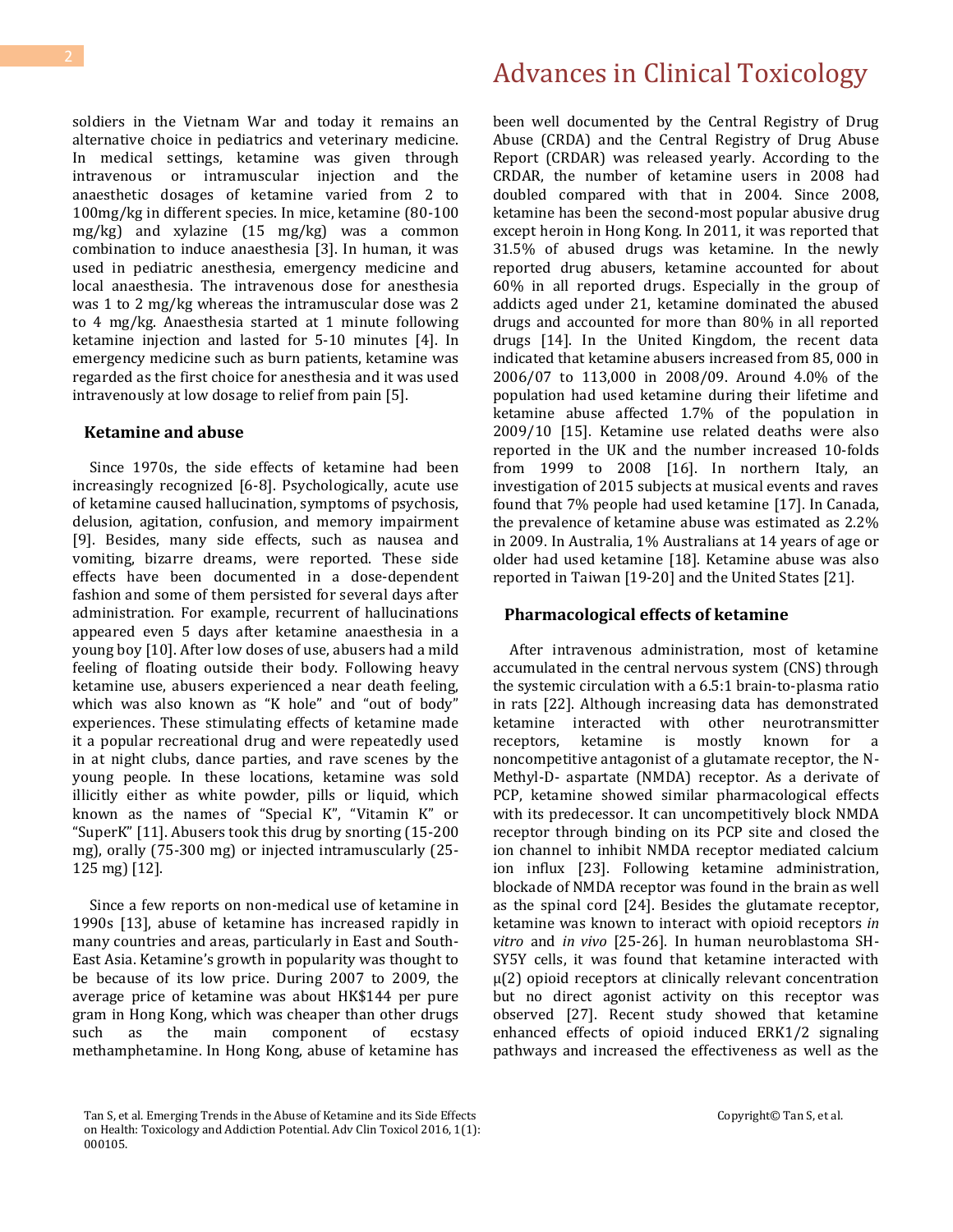duration of opiate-induced analgesia [28]. On top of this, ketamine also acted on cholinergic receptors. Durieux and colleagues [29] reported that keatmine inhibited muscarinic acetylcholine receptors and showed anticholinergic clinical effects. Ketamine interacted with nicotinic acetylcholine receptors at closed state [30]. Ketamine also potentiate gamma-aminobutyric acid type A (GABAA) receptors, which form the major inhibitory neurotransmission in the CNS. Irifune and colleagues [30] reported that ketamine had GABA<sup>A</sup> receptors agonistic properties and ketamine-induced anesthesia could be partly mediated by GABA<sup>A</sup> receptors. In *in vitro* studies, ketamine at anesthetically relevant concentrations modulated alpha 6 containing GABA<sup>A</sup> receptors, which was mainly distributed in the cerebellum granular neurons. At higher concentrations, ketamine directly activated the receptors and induced an inward chloride ion current. These actions of ketamine caused hyperpolarization of the membrane thus inhibited the firing of action potentials [31-32].

### **Toxic effects of ketamine on peripheral system**

 Toxicity of ketamine on the urinary system had been demonstrated in the kidney and urinary bladder. Infiltrations of mononuclear white cells were observed following 1 month of ketamine treatment in kidney. Mononuclear infiltration were demonstrated near to glomeruli, blood vessels forming perivascular cuffing [33]. Lower urinary tract symptoms in ketamine abusers were first reported in 2007 [34-35]. Chu and colleagues reported 10 patients, who had been taking ketamine for 1 to 4 years, presented to the hospital with urinary tract symptoms [34]. The main symptoms were dysuria, frequency, urgency, incontinence, pain, gross hematuria and decreased bladder capacity. Cystoscopy and bladder biopsy showed inflammation and vascular congestion on the bladder wall that was similar with cystitis. Shahani and colleagues reported 9 daily ketamine users presented with similar symptoms [35]. Cystoscopy showed that all the patients had severe ulcerative cystitis. Biopsies of 4 cases also revealed inflammation with eosinophilic infiltration and epithelial denudation. A larger scale survey revealed that the incidence of lower urinary tract symptoms in ketamine abusers was about 30% (29 of 97) [36]. More severely, a recent review of 96 cases showed that even 92 % of chronic ketamine users have some features of cystitis [37]. Severity of symptoms was associated with chronicity because slight symptoms started after 1 month of ketamine use while it developed more severe and obvious after 1 year use [38]. So far no

## Advances in Clinical Toxicology

effective medicinal treatment for these symptoms is available but the symptoms sometimes reduced or relieved after acquittal of the drug [34]. As ketamine and its metabolites norketamine were detected in urine, Howard proposed that these toxic components in urine caused damage to the epithelium layer and microvasculature through direct contact [39]. Histological examination on bladders in animal studies showed loss of muscle proportion and increase of connective tissue in the bladder [40], which confirmed that ketamine may also cause damage in the deep layers of the bladder wall.

 Cardiotoxicity of ketamine has already been demonstrated. Following ketamine use, increased heart rate and the pulmonary venous pressure were observed in mice and human as well [41-42]. Long-term ketamine treated mice showed abnormal electrocardiogram with increased incidence of ST-segment elevation, especially in the prolonged (6 months) treated groups. Abnormal cardiovascular functions were further confirmed by histopathological changes in the heart muscle cells. For example, there were increased LDH reactive cells and degenerative changes such as vesiculation and lysis of cytoplasm in the cardiac cells of ketamine treated mice. Serum troponin levels, indications of cardiac failure and circulatory collapse, were largely increased in ketamine treated mice [43]. Interestingly, withdrawal from ketamine could partially reduced toxicity on the heart and kidney as well, while environmental enrichment during the period of abstinence greatly promoted the recovery [44].

 Toxic effects of ketamine on liver and intestinal were also found. Sixteen weeks of ketamine treatment caused obvious damages to the liver. There were increased glutamic oxaloacetic transaminase, lactate dehydrogenase, and proliferative nuclear antigen in the liver. Fibrosis and fatty degeneration of liver cells were also observed in mice [45]. As well, chronic ketamine administration decreased proliferative cell nuclear antigen in the mucosa of the intestines, apoptosis or necrosis were observed in these cells [46].

### **Effects of ketamine on the CNS**

 Previous studies also reported some adverse effects of ketamine on the CNS. Dundee and colleagues reported that increased postoperative serum enzymes levels were found in patients anaesthetised with ketamine infusions [47], which was similar to that happened in toxic hepatitis. Besides, a lot of studies had focused on the possible toxic effects of ketamine in neonatal animals due

Tan S, et al. Emerging Trends in the Abuse of Ketamine and its Side Effects on Health: Toxicology and Addiction Potential. Adv Clin Toxicol 2016, 1(1): 000105.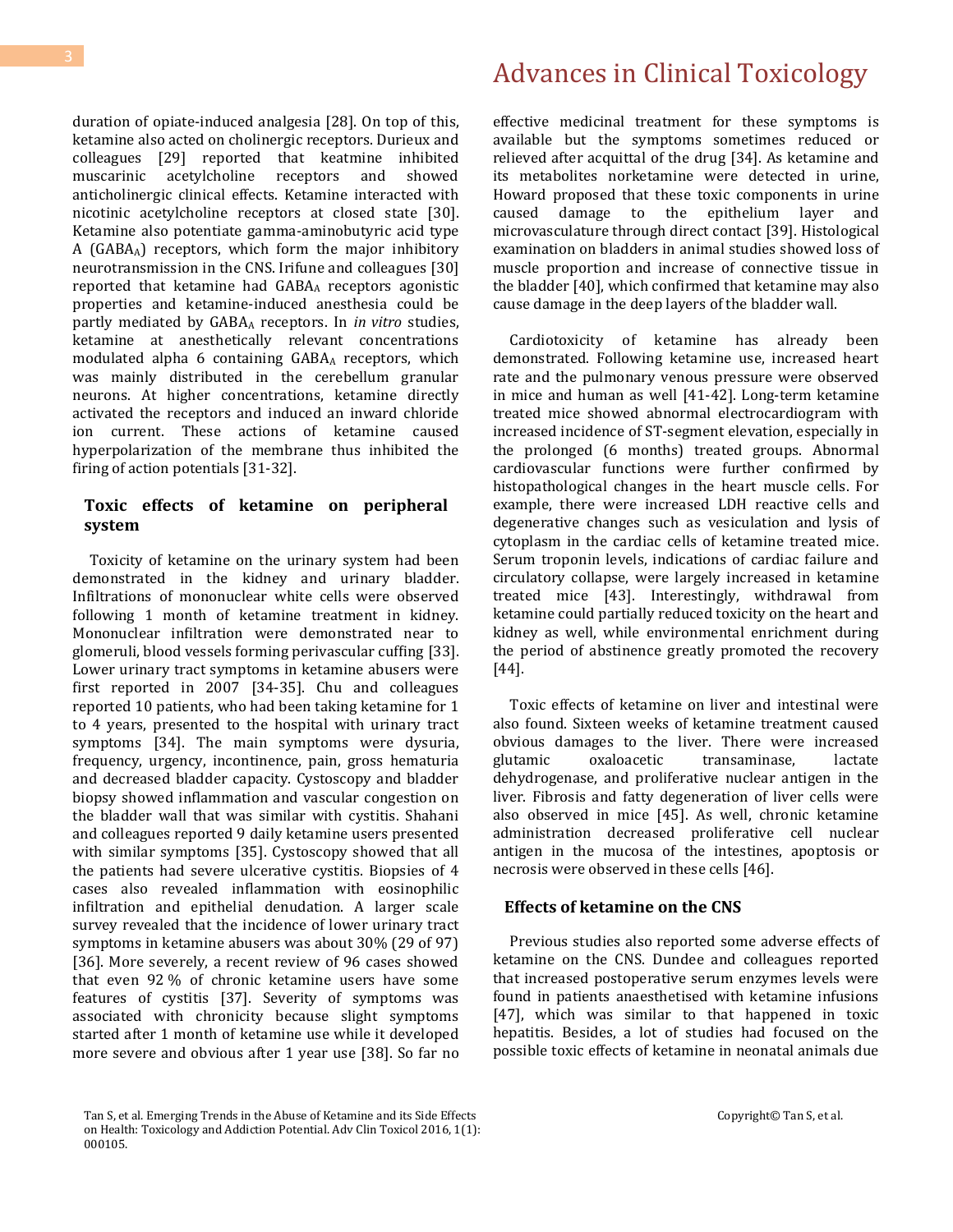to its widely use in pediatrics. During a particular developmental period (between 16-21 days old), exposure to combination of ketamine and xylazine induced corneal lesions in rats [48]. Ikonomidou and colleagues first reported that repeated doses ketamine and other NMDA receptor antagonists increased widespread neuronal apoptosis in the brain of 7-day-old rats [49]. Neurotoxic effects of ketamine on the developing CNS were further confirmed in the following studies in mice and monkeys [50-52]. The apoptogenic actions of ketamine were also observed in monkeys at both fetal and neonatal age. Ketamine exposure caused apoptosis of neurons were more obvious in fetuses than in neonates [53]. Although the immediately toxic effects of ketamine on the developing CNS were pronounced, the follow-up study did not find any associated adverse neurodevelopmental outcome and abnormal neurological or behavioral performance in early childhood [54-55].

 The growing ketamine abuse raised concerns about its long-term adverse effects in adults. Frequent and chronic recreational use of ketamine tended to impair cognition. NMDA receptors played a vital role in mechanisms of long-term potentiation (LTP), which was believed to be a fundamental key facilitating synaptic plasticity and memory formation [56]. As a non-competitive NMDA receptor antagonist, the most notable effects of ketamine were on the learning and memory. Acute doses of ketamine caused impairments of working memory and cognitive function, through affecting recollective processes involved in retrieval and initial encoding of information [57-58]. Chronic use of ketamine led to aparent impairments on these functions [59]. On top of this, long-term of ketamine may lower motor acitivity. In habitual ketamine users, cerebellar activities were significantly downregulated when they were performing simple motor function tasks. In particular, alcohol enhanced ketamine induced the down regulation in cerebellum as ketamine users who drank alcohol before the test showed even less activated volume in the cerebella. Histological examination showed loss of purkinje cells and increased cell apoptosis in the cerebellum of the mice chronic treated ketamine and ketamine plus alcohol [60]. After 3 and 6 months ketamine administration, hyperphosphorylated tau proteins were significant increased in the prefrontal and entorhinal cortices of mice and monkeys brains. Furthermore, about 15% of hyperphosphorylated tau positive cells showed apoptosis as showed by terminal dUTP nick end labeling (TUNEL) staining [61]. These changes were regarded as ketamine induced neurodegeneration as hyperphosphorylated tau and

apoptosis are the common characteristics in the brains of patients suffering from neurodegenerative diseases. These neurodegenerative changes may partly contribute to ketamine caused cognitive impairments. A large scaled screen of gene expression changes in the CNS following prolonged ketamine use in mice showed that GABAA receptors, which mediated the inhibitory neurotransmission, could also played roles in cognitive impairment induced by ketamine [62].

 In recent years, many cases reports on prolonged ketamine abuse in human have been published, which raised the concern whether chronic use of ketamine would cause dependence and addiction [63-65]. In human, it was ported that the abuse of ketamine may last several years, while abstinence of ketamine cause anxiety like behaviors and sleep disorders [66-67]. Indeed, repeated administration of ketamine induced conditioned place preference in rats, which implicated the potential of addiction for ketamine [68]. Chronic ketamine use caused anxiety like behaviors in mice as demonstrated by the elevated plus maze test and the expression of drug dependence related genes were differentially expressed [69]. Although the mechanism is not well known, ketamene activated the dopaminergic pathway, the rewarding system in the CNS, which may be critical in the formation of dependence [70]. Huang and colleagues reported that blockade of GSK-3β decreased ketamine self-administration and reduced drug-seeking behavior after abstinence [71], which provided the potential target for treating ketamine addiction.

### **Conclusion**

 Recreational use and abuse of ketamine, an NMDA receptor antagonist, has been increased rapidly. Abuse of ketamine raised concern about its side effects on human health. Indeed, toxic effects were noted in the peripheral system and the CNS. Symptoms in the lower urinary tract such as cystitis and cardiac pathology have been noted following prolonged ketamine use. In addition, ketamine dependence in human cases and animals studies pointed out its addiction potential. Future studies focused on better understanding of changes in the CNS during ketamine dependence are needed to devise therapeutic approaches for ketamine abusers.

### **Acknowledgement**

 The authors would like to thank supporting from the National Science Foundation of China (81301144) and the

Tan S, et al. Emerging Trends in the Abuse of Ketamine and its Side Effects on Health: Toxicology and Addiction Potential. Adv Clin Toxicol 2016, 1(1): 000105.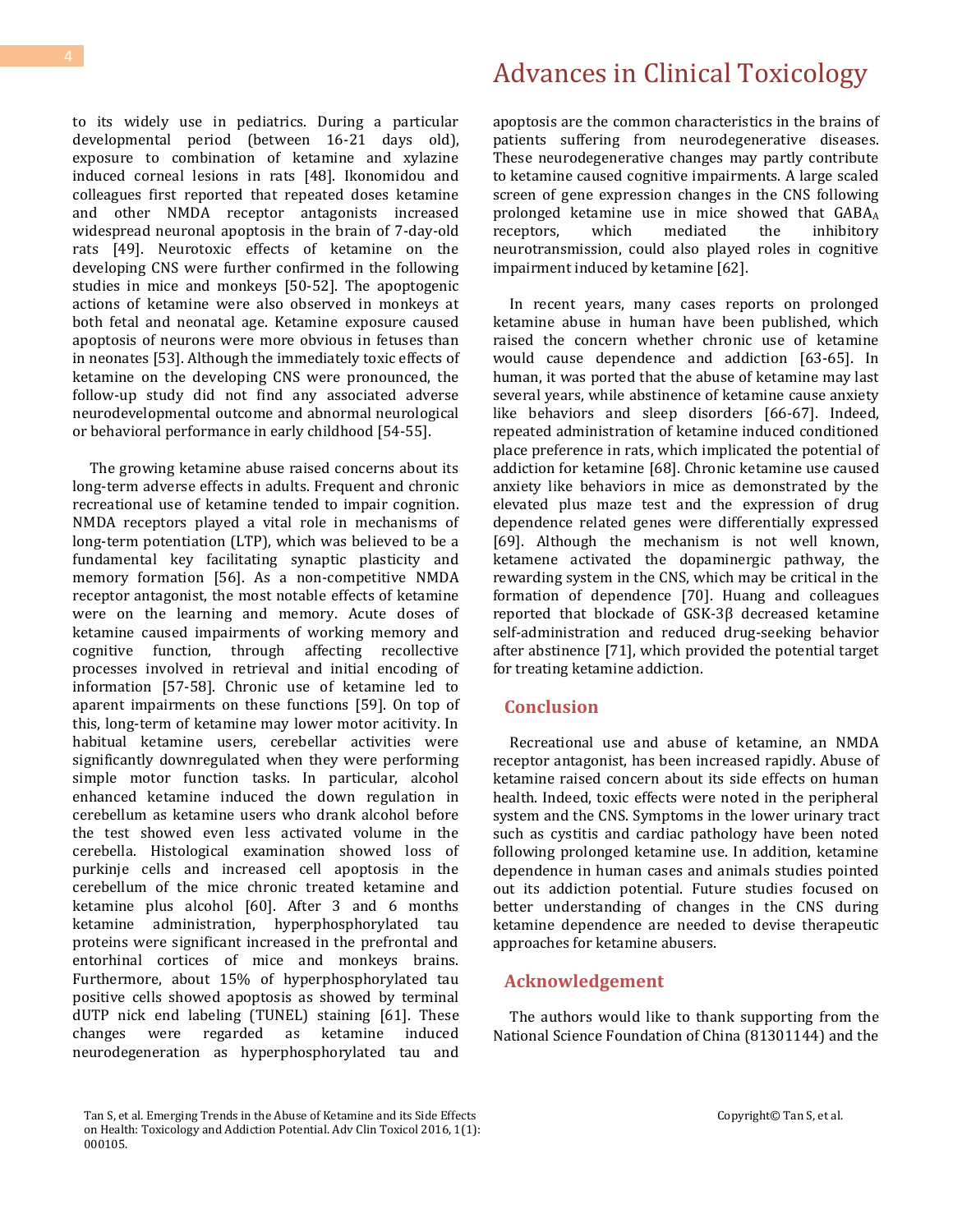startup grant from the University of South China (2014XQD22).

### **References**

- 1. [Domino EF, Chodoff P, Corssen G \(1965\)](http://www.ncbi.nlm.nih.gov/pubmed/14296024)  [Pharmacologic effects of Ci-581, a new dissociative](http://www.ncbi.nlm.nih.gov/pubmed/14296024)  [anesthetic, in man. Clin Pharmacol Ther](http://www.ncbi.nlm.nih.gov/pubmed/14296024) 6: 279-291.
- 2. [Hijazi Y, Boulieu R \(2002\) Contribution of CYP3A4,](http://www.ncbi.nlm.nih.gov/pubmed/12065445)  [CYP2B6 and CYP2C9 isoforms to N-demethylation of](http://www.ncbi.nlm.nih.gov/pubmed/12065445)  [ketamine in human liver microsomes. Drug Metab](http://www.ncbi.nlm.nih.gov/pubmed/12065445)  [Dispos 30\(7\): 853-858.](http://www.ncbi.nlm.nih.gov/pubmed/12065445)
- 3. [Green CJ, Knight J, Precious S, Simpkin S \(1981\)](http://www.ncbi.nlm.nih.gov/pubmed/7278122)  [Ketamine alone and combined with diazepam or](http://www.ncbi.nlm.nih.gov/pubmed/7278122)  [xylazine in laboratory animals: a 10 year experience.](http://www.ncbi.nlm.nih.gov/pubmed/7278122)  [Lab Anim 15\(2\): 163-170.](http://www.ncbi.nlm.nih.gov/pubmed/7278122)
- 4. [Sinner B, Graf BM \(2008\) Ketamine. Handb Exp](http://www.ncbi.nlm.nih.gov/pubmed/18175098)  [Pharmacol 182: 313-333.](http://www.ncbi.nlm.nih.gov/pubmed/18175098)
- 5. [Ceber M, Salihoglu T \(2006\) Ketamine may be the](http://www.ncbi.nlm.nih.gov/pubmed/16998413)  [first choice for anesthesia in burn patients. J Burn](http://www.ncbi.nlm.nih.gov/pubmed/16998413)  Care Res [27\(5\): 760-762.](http://www.ncbi.nlm.nih.gov/pubmed/16998413)
- 6. [Fine J, Finestone SC \(1973\) Sensory disturbances](http://www.ncbi.nlm.nih.gov/pubmed/4735997)  [following ketamine anesthesia: recurrent](http://www.ncbi.nlm.nih.gov/pubmed/4735997)  [hallucinations. Anesth Analg 52\(3\): 428-430.](http://www.ncbi.nlm.nih.gov/pubmed/4735997)
- 7. [Fischer R \(1974\) A pharmacological and conceptual](http://www.ncbi.nlm.nih.gov/pubmed/4465066)  [reevaluation of hallucinations. Confin Psychiatr 17\(3-](http://www.ncbi.nlm.nih.gov/pubmed/4465066) [4\): 143-151.](http://www.ncbi.nlm.nih.gov/pubmed/4465066)
- 8. [MacLennan FM \(1982\) Ketamine tolerance and](http://www.ncbi.nlm.nih.gov/pubmed/7181072)  [hallucinations in children. Anaesthesia 37\(12\): 1214-](http://www.ncbi.nlm.nih.gov/pubmed/7181072) [1215.](http://www.ncbi.nlm.nih.gov/pubmed/7181072)
- 9. [Knox JW, Bovill JG, Clarke RS, Dundee JW \(1970\)](http://www.ncbi.nlm.nih.gov/pubmed/5475444)  [Clinical studies of induction agents. XXXVI: Ketamine.](http://www.ncbi.nlm.nih.gov/pubmed/5475444)  [Br J Anaesth 42\(10\): 875-885.](http://www.ncbi.nlm.nih.gov/pubmed/5475444)
- 10. [Perel A, Davidson JT \(1976\) Recurrent hallucinations](http://www.ncbi.nlm.nih.gov/pubmed/984361)  [following ketamine. Anaesthesia 31\(8\): 1081-1083.](http://www.ncbi.nlm.nih.gov/pubmed/984361)
- 11. [Wolff K, Winstock AR \(2006\) Ketamine: From](http://www.ncbi.nlm.nih.gov/pubmed/16529526)  [medicine to misuse. CNS Drugs 20\(3\): 199-218.](http://www.ncbi.nlm.nih.gov/pubmed/16529526)
- 12. Erowid (2000) Ketamine Basics. [http://www.erowid.org/chemicals/ketamine/](http://www.erowid.org/chemicals/ketamine/%20ketamine_basics.shtml)  [ketamine\\_basics.shtml](http://www.erowid.org/chemicals/ketamine/%20ketamine_basics.shtml)
- 13. [Dalgarno P J, Shewan D \(1996\) Illicit use of ketamine](http://www.ncbi.nlm.nih.gov/pubmed/8811587)  [in Scotland. J Psychoact Drugs 28\(2\): 191-199.](http://www.ncbi.nlm.nih.gov/pubmed/8811587)
- 14. Central Registry of Drug Abuse Sixty-fourth Report (2014) [http://www.nd.gov.hk/en/drugstatistics.](http://www.nd.gov.hk/en/drugstatistics)
- 15. [Hoare J, Moon D \(2010\) Drug misuse declared:](https://www.gov.uk/government/statistics/drug-misuse-declared-findings-from-the-2009-10-british-crime-survey-england-and-wales)  [findings from the 2009/10. British Crime Survey](https://www.gov.uk/government/statistics/drug-misuse-declared-findings-from-the-2009-10-british-crime-survey-england-and-wales)  [England and Wales. Home Office Statistical Board.](https://www.gov.uk/government/statistics/drug-misuse-declared-findings-from-the-2009-10-british-crime-survey-england-and-wales)  [London: Home Office: 2010.](https://www.gov.uk/government/statistics/drug-misuse-declared-findings-from-the-2009-10-british-crime-survey-england-and-wales)
- 16. [Morgan CJ, Curran HV \(2012\) Ketamine use: a review.](http://www.ncbi.nlm.nih.gov/pubmed/21777321)  [Addiction 107\(1\): 27-38.](http://www.ncbi.nlm.nih.gov/pubmed/21777321)
- 17. Pavarin RM [\(2006\) Substance use and related](http://www.ncbi.nlm.nih.gov/pubmed/17361073)  [problems: a study on the abuse of recreational and](http://www.ncbi.nlm.nih.gov/pubmed/17361073)  [not recreational drugs in Northern Italy. Ann Ist](http://www.ncbi.nlm.nih.gov/pubmed/17361073)  [Super Sanità 42\(4\): 477-484.](http://www.ncbi.nlm.nih.gov/pubmed/17361073)
- 18. [Degenhardt L, Copeland J, Dillon P](http://www.ncbi.nlm.nih.gov/pubmed/16048815) (2005) Recent [trends in the use of "club drugs": an Australian](http://www.ncbi.nlm.nih.gov/pubmed/16048815)  [review. Subst Use Misuse 40\(9\): 1241-1256.](http://www.ncbi.nlm.nih.gov/pubmed/16048815)
- 19. [Wang YC, Lee CM, Lew-Ting CY, Hsiao CK, Chen DR, et](http://www.ncbi.nlm.nih.gov/pubmed/16182139)  [al. \(2005\) Survey of substance use among high school](http://www.ncbi.nlm.nih.gov/pubmed/16182139)  [students in Taipei: web-based questionnaire versus](http://www.ncbi.nlm.nih.gov/pubmed/16182139)  [paper -and-pencil questionnaire. J Adolesc Health](http://www.ncbi.nlm.nih.gov/pubmed/16182139)  [37\(4\): 289-295.](http://www.ncbi.nlm.nih.gov/pubmed/16182139)
- 20. [Chen WJ, Fu TC, Ting TT, Huang WL, Tang GM, et al.](http://bmcpublichealth.biomedcentral.com/articles/10.1186/1471-2458-9-27)  [\(2009\) Use of ecstasy and other psychoactive](http://bmcpublichealth.biomedcentral.com/articles/10.1186/1471-2458-9-27)  [substances among school-attending adolescents in](http://bmcpublichealth.biomedcentral.com/articles/10.1186/1471-2458-9-27)  [Taiwan: national surveys 2004-2006. BMC Public](http://bmcpublichealth.biomedcentral.com/articles/10.1186/1471-2458-9-27)  [Health 9:27.](http://bmcpublichealth.biomedcentral.com/articles/10.1186/1471-2458-9-27)
- 21. [Maxwell JC \(2005\) Party drugs: properties,](http://www.ncbi.nlm.nih.gov/pubmed/16048814)  [prevalence, patterns, and problems. Subst Use Misuse](http://www.ncbi.nlm.nih.gov/pubmed/16048814)  [40\(9-10\): 1203-1240.](http://www.ncbi.nlm.nih.gov/pubmed/16048814)
- 22. [Cohen ML, Chan SL, Way WL, Trevor AJ \(1973\)](http://www.ncbi.nlm.nih.gov/pubmed/4758343)  [Distribution in the brain and metabolism of ketamine](http://www.ncbi.nlm.nih.gov/pubmed/4758343)  in the rat after [intravenous administration.](http://www.ncbi.nlm.nih.gov/pubmed/4758343)  [Anesthesiology 39\(4\): 370-376.](http://www.ncbi.nlm.nih.gov/pubmed/4758343)
- 23. [Irifune M, Shimizu T, Nomoto M, Fukuda T \(1992\)](http://www.sciencedirect.com/science/article/pii/000689939291525J)  [Ketamine-induced anesthesia involves the N-methyl-](http://www.sciencedirect.com/science/article/pii/000689939291525J)[D-aspartate receptor-channel complex in mice. Brain](http://www.sciencedirect.com/science/article/pii/000689939291525J)  [Res 596\(1-2\): 1-9.](http://www.sciencedirect.com/science/article/pii/000689939291525J)
- 24. [Collins JG, Kendig JJ, Mason P \(1995\) Anesthetic](http://www.ncbi.nlm.nih.gov/pubmed/8638296)  [actions within the spinal cord: contributions to the](http://www.ncbi.nlm.nih.gov/pubmed/8638296)  [state of general anesthesia. Trends Neurosci](http://www.ncbi.nlm.nih.gov/pubmed/8638296) 18(12): [549-553.](http://www.ncbi.nlm.nih.gov/pubmed/8638296)
- 25. [Smith DJ, Bouchal RL, deSanctis CA, Monroe PJ,](http://www.ncbi.nlm.nih.gov/pubmed/2823161)  [Amedro JB, et al. \(1987\) Properties of the interaction](http://www.ncbi.nlm.nih.gov/pubmed/2823161)  [between ketamine and opiate binding sites in vivo](http://www.ncbi.nlm.nih.gov/pubmed/2823161)

Tan S, et al. Emerging Trends in the Abuse of Ketamine and its Side Effects on Health: Toxicology and Addiction Potential. Adv Clin Toxicol 2016, 1(1): 000105.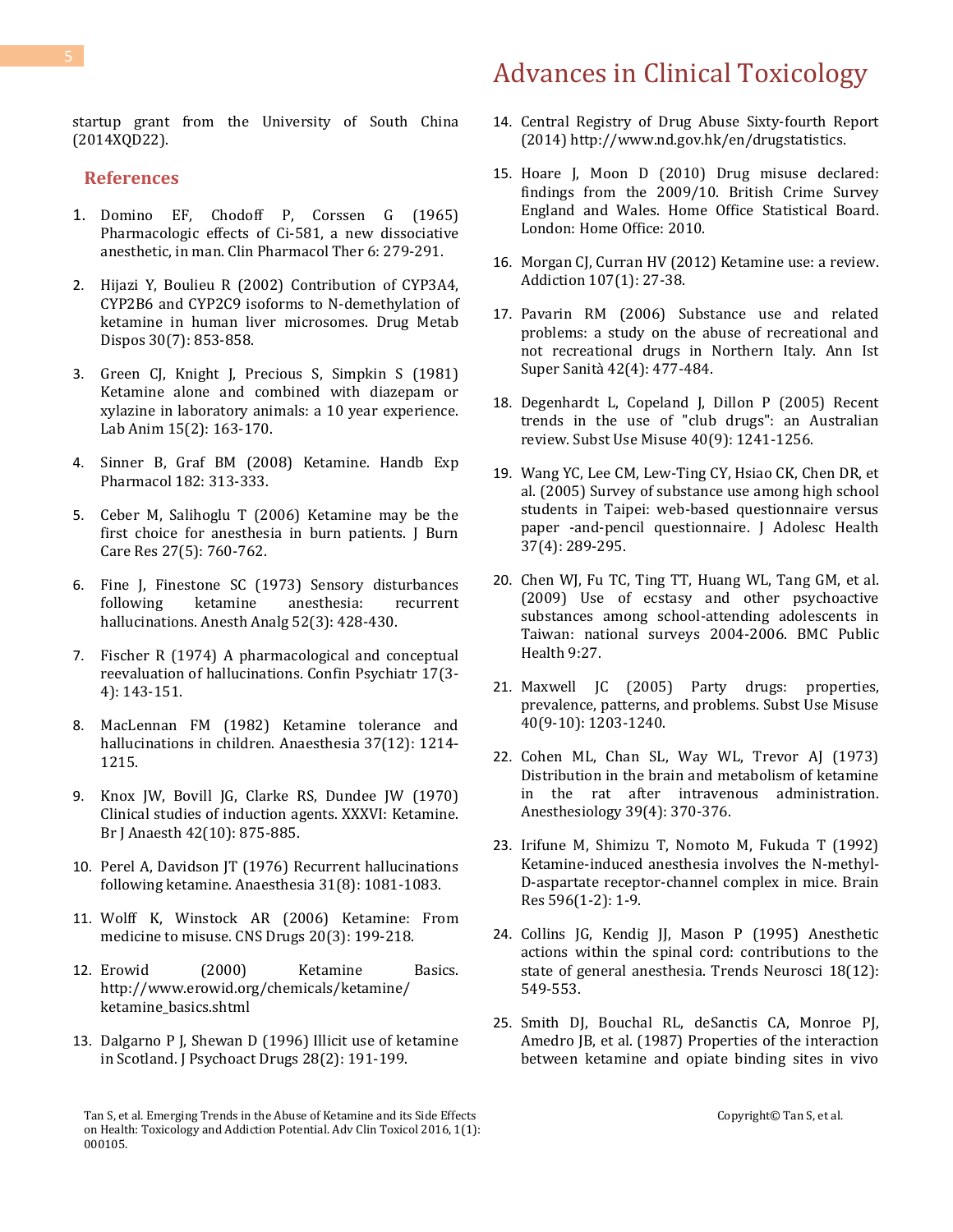and in vitro. Neuropharmacology 26(9): 1253-1260.

- 26. [Baumeister A, Advokat C \(1991\) Evidence for a](http://www.ncbi.nlm.nih.gov/pubmed/1814555)  [supraspinal mechanism in the opioid-mediated](http://www.ncbi.nlm.nih.gov/pubmed/1814555)  [antinociceptive effect of ketamine. Brain Res 566\(1-](http://www.ncbi.nlm.nih.gov/pubmed/1814555) [2\): 351-353.](http://www.ncbi.nlm.nih.gov/pubmed/1814555)
- 27. [Hirota K, Sikand KS, Lambert DG \(1999\) Interaction](http://www.ncbi.nlm.nih.gov/pubmed/14530949)  [of ketamine with mu2 opioid receptors in SH-SY5Y](http://www.ncbi.nlm.nih.gov/pubmed/14530949)  [human neuroblastoma cells. J Anesth 13\(2\): 107-109.](http://www.ncbi.nlm.nih.gov/pubmed/14530949)
- 28. Gupta A, D[evi LA, Gomes I \(2011\) Potentiation of μ](http://www.ncbi.nlm.nih.gov/pubmed/21692801)[opioid receptor-mediated signaling by ketamine. J](http://www.ncbi.nlm.nih.gov/pubmed/21692801)  [Neurochem 119\(2\): 294-302.](http://www.ncbi.nlm.nih.gov/pubmed/21692801)
- 29. [Durieux ME \(1995\) Inhibition by ketamine of](http://www.ncbi.nlm.nih.gov/pubmed/7598283)  [muscarinic acetylcholine receptor function. Anesth](http://www.ncbi.nlm.nih.gov/pubmed/7598283)  [Analg 81\(1\): 57-62.](http://www.ncbi.nlm.nih.gov/pubmed/7598283)
- 30. [Irifune M, Sato T, Kamata Y, Nishikawa T, Dohi T, et al.](http://www.ncbi.nlm.nih.gov/pubmed/10866918)  [\(2000\) Evidence for GABA\(A\) receptor agonistic](http://www.ncbi.nlm.nih.gov/pubmed/10866918)  [properties of ketamine: convulsive and anesthetic](http://www.ncbi.nlm.nih.gov/pubmed/10866918)  behavioral [models in mice. Anesth Analg 91\(1\): 230-](http://www.ncbi.nlm.nih.gov/pubmed/10866918) [236.](http://www.ncbi.nlm.nih.gov/pubmed/10866918)
- 31. [Anis NA, Berry SC, Burton NR, Lodge D \(1983\) The](http://www.ncbi.nlm.nih.gov/pmc/articles/PMC2044888/)  [dissociative anaesthetics, ketamine and](http://www.ncbi.nlm.nih.gov/pmc/articles/PMC2044888/)  [phencyclidine, selectively reduce excitation of central](http://www.ncbi.nlm.nih.gov/pmc/articles/PMC2044888/)  [mammalian neurones by N-methyl-aspartate. Br J](http://www.ncbi.nlm.nih.gov/pmc/articles/PMC2044888/)  [Pharmacol 79\(2\): 565-575.](http://www.ncbi.nlm.nih.gov/pmc/articles/PMC2044888/)
- 32. [Hevers W, Hadley SH, Lüddens H, Amin J \(2008\)](http://www.jneurosci.org/content/28/20/5383.full.pdf)  [Ketamine, But Not Phencyclidine, Selectively](http://www.jneurosci.org/content/28/20/5383.full.pdf)  [Modulates Cerebellar GABAA Receptors Containing](http://www.jneurosci.org/content/28/20/5383.full.pdf)  [α6 and δ Subunits. J Neurosci 28\(20\): 5383](http://www.jneurosci.org/content/28/20/5383.full.pdf)-5393.
- 33. [Yeung LY, Rudd JA, Lam WP, Mak YT, Yew DT \(2009\)](http://www.sciencedirect.com/science/article/pii/S0378427409014301)  [Mice are prone to kidney pathology after prolonged](http://www.sciencedirect.com/science/article/pii/S0378427409014301)  [ketamine addiction. Toxicol Lett 191\(2-3\): 275-278.](http://www.sciencedirect.com/science/article/pii/S0378427409014301)
- 34. [Chu PS, Kwok SC, Lam KM \(2007\) 'Street ketamine'](http://www.ncbi.nlm.nih.gov/pubmed/17592176) [associated bladder dysfunction: a report of ten cases.](http://www.ncbi.nlm.nih.gov/pubmed/17592176)  [Hong Kong Med J 13\(4\): S1-3.](http://www.ncbi.nlm.nih.gov/pubmed/17592176)
- 35. [Shahani R, Streutker C, Dickson B, Stewart RJ \(2007\)](http://www.ncbi.nlm.nih.gov/pubmed/17482909)  [Ketamine-associated ulcerative cystitis: a new clinical](http://www.ncbi.nlm.nih.gov/pubmed/17482909)  [entity. Urology 69\(5\): 810-812.](http://www.ncbi.nlm.nih.gov/pubmed/17482909)
- 36. [Chu PS, Ma WK, Wong SC, Chu RW, Cheng CH, et al.](http://www.ncbi.nlm.nih.gov/pubmed/18680495)  [\(2008\) The destruction of the lower urinary tract by](http://www.ncbi.nlm.nih.gov/pubmed/18680495)  [ketamine abuse: A new syndrome? BJU Int 102\(11\):](http://www.ncbi.nlm.nih.gov/pubmed/18680495)  [1616-1622.](http://www.ncbi.nlm.nih.gov/pubmed/18680495)
- 37. [Chan YC \(2012\) Acute and Chronic Toxicity Pattern in](http://www.ncbi.nlm.nih.gov/pubmed/22552737)

[Ketamine Abusers in Hong Kong. J Med Toxicol 8\(3\):](http://www.ncbi.nlm.nih.gov/pubmed/22552737)  [267-270.](http://www.ncbi.nlm.nih.gov/pubmed/22552737)

- 38. [Tsai TH, Cha TL, Lin CM, Tsao CW, Tang SH, et al.](http://www.ncbi.nlm.nih.gov/pubmed/19659678)  [\(2009\) Ketamine-associated bladder dysfunction. Int](http://www.ncbi.nlm.nih.gov/pubmed/19659678)  [J Urol 16\(10\): 826-829.](http://www.ncbi.nlm.nih.gov/pubmed/19659678)
- 39. [Howard SS \(2010\) Ketamine-Induced Urologic Insult](http://www.painphysicianjournal.com/current/pdf?article=MTQwMg%3D%3D&journal=58)  [\(KIUI\). Pain Physician 13: E343-E346.](http://www.painphysicianjournal.com/current/pdf?article=MTQwMg%3D%3D&journal=58)
- 40. [Tan S, Chan WM, Wai MS, Hui LK, Hui VW, et al.](http://www.ncbi.nlm.nih.gov/pubmed/21563274)  [\(2011\) Ketamine effects on the urogenital system-](http://www.ncbi.nlm.nih.gov/pubmed/21563274) [changes in the urinary bladder and sperm motility.](http://www.ncbi.nlm.nih.gov/pubmed/21563274)  [Microsc Res Tech 74\(12\): 1192-1198.](http://www.ncbi.nlm.nih.gov/pubmed/21563274)
- 41. [Spotoft H, Korshin JD, Sørensen MB, Skovsted P](http://www.ncbi.nlm.nih.gov/pubmed/526869)  [\(1979\) The cardiovascular effects of ketamine used](http://www.ncbi.nlm.nih.gov/pubmed/526869)  [for induction of anaesthesia in patients with valvular](http://www.ncbi.nlm.nih.gov/pubmed/526869)  [heart disease. Can Anaesth Soc J 26\(6\): 463-467.](http://www.ncbi.nlm.nih.gov/pubmed/526869)
- 42. [Droogmans S, Lauwers R, Cosyns B, Roosens B,](http://www.ncbi.nlm.nih.gov/pubmed/18455290)  [Franken PR, et al. \(2008\) Impact of anesthesia on](http://www.ncbi.nlm.nih.gov/pubmed/18455290)  [valvular function in normal rats during](http://www.ncbi.nlm.nih.gov/pubmed/18455290)  [echocardiography. Ultrasound Med Biol 34\(10\):](http://www.ncbi.nlm.nih.gov/pubmed/18455290)  [1564-1572.](http://www.ncbi.nlm.nih.gov/pubmed/18455290)
- 43. [Chan WM, Liang Y, Wai MS, Hung AS, Yew DT \(2011\)](http://www.ncbi.nlm.nih.gov/pubmed/21945864)  [Cardiotoxicity induced in mice by long term ketamine](http://www.ncbi.nlm.nih.gov/pubmed/21945864)  [and ketamine plus alcohol treatment. Toxicol Lett](http://www.ncbi.nlm.nih.gov/pubmed/21945864)  [207\(2\): 191-196.](http://www.ncbi.nlm.nih.gov/pubmed/21945864)
- 44. [Li X, Li S, Zheng W, Pan J, Huang K, et al. \(2015\)](http://www.ncbi.nlm.nih.gov/pubmed/26112338)  [Environmental enrichment and abstinence attenuate](http://www.ncbi.nlm.nih.gov/pubmed/26112338)  [ketamine-induced cardiac and renal toxicity. Sci Rep](http://www.ncbi.nlm.nih.gov/pubmed/26112338)  [5: 11611.](http://www.ncbi.nlm.nih.gov/pubmed/26112338)
- 45. [Wai MS, Chan WM, Zhang AQ, Wu Y, Yew DT \(2012\)](http://www.ncbi.nlm.nih.gov/pubmed/22354085)  [Long-term ketamine and ketamine plus alcohol](http://www.ncbi.nlm.nih.gov/pubmed/22354085)  treatments [produced damages in liver and kidney.](http://www.ncbi.nlm.nih.gov/pubmed/22354085)  [Hum Exp Toxicol. Hum Exp Toxicol 31\(9\): 877-886.](http://www.ncbi.nlm.nih.gov/pubmed/22354085)
- 46. [Wong YW, Lam LH, Tang HC, Liang Y, Tan S, et al.](http://www.ncbi.nlm.nih.gov/pubmed/22623411)  [\(2012\) Intestinal and liver changes after chronic](http://www.ncbi.nlm.nih.gov/pubmed/22623411)  [ketamine and ketamine plus alcohol treatment.](http://www.ncbi.nlm.nih.gov/pubmed/22623411)  [Microsc Res Tech 75\(9\): 1170-1175.](http://www.ncbi.nlm.nih.gov/pubmed/22623411)
- 47. [Dundee JW, Fee JP, Moore J, McIlroy PD, Wilson DB](http://www.ncbi.nlm.nih.gov/pubmed/6104934)  [\(1980\) Changes in serum enzyme levels following](http://www.ncbi.nlm.nih.gov/pubmed/6104934)  [ketamine infusions. Anaesthesia 35\(1\): 12-16.](http://www.ncbi.nlm.nih.gov/pubmed/6104934)
- 48. [Guillet R, Wyatt J, Baggs RB, Kellogg CK \(1988\)](http://www.ncbi.nlm.nih.gov/pubmed/3372167)  Anesthetic-induced corneal lesions in [developmentally sensitive rats. Invest Ophthalmol Vis](http://www.ncbi.nlm.nih.gov/pubmed/3372167)  [Sci 29\(6\): 949-954.](http://www.ncbi.nlm.nih.gov/pubmed/3372167)

Tan S, et al. Emerging Trends in the Abuse of Ketamine and its Side Effects on Health: Toxicology and Addiction Potential. Adv Clin Toxicol 2016, 1(1): 000105.